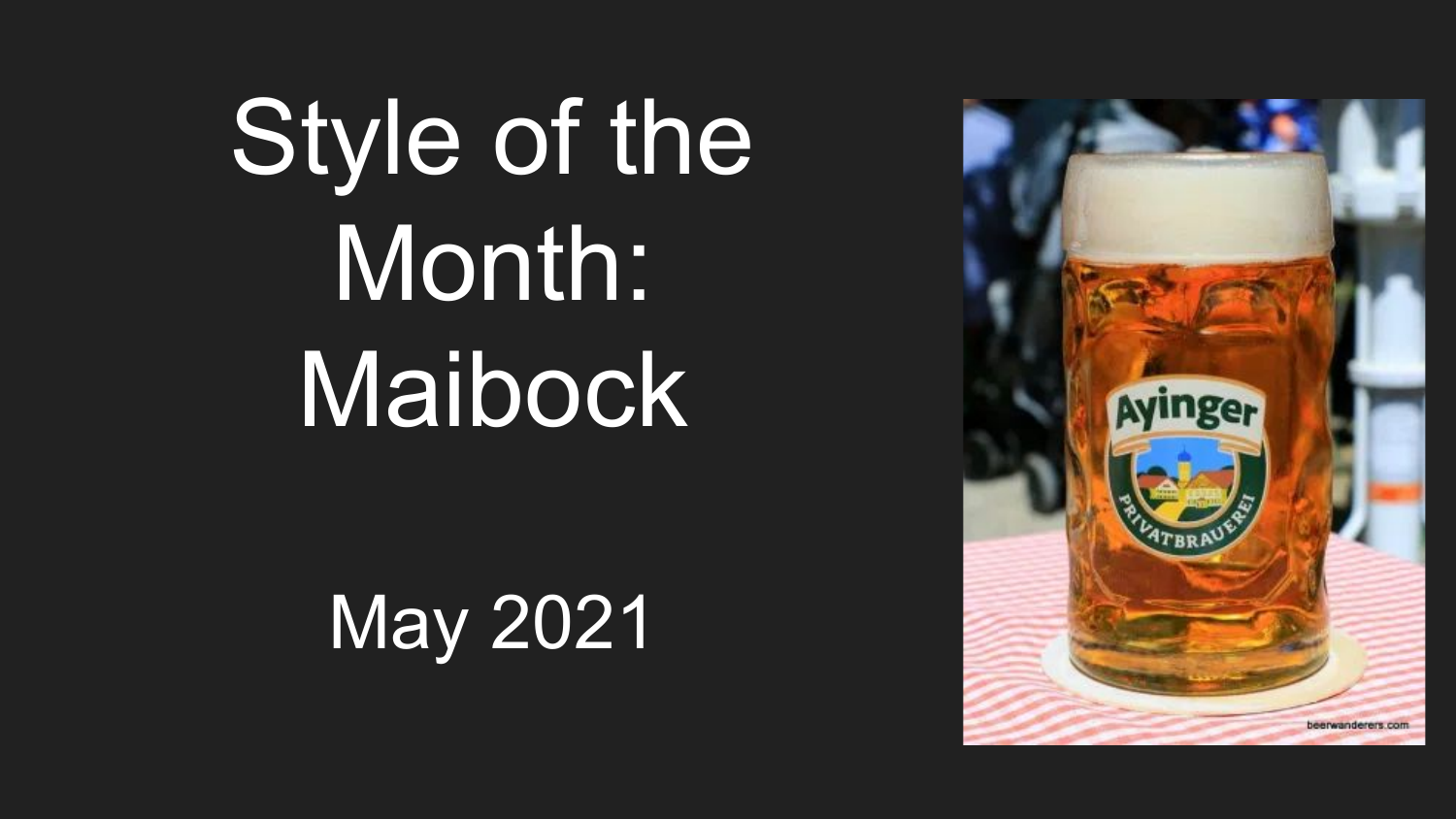#### What the Helles is a Maibock?

- Also known as Helles Bock
- Pale, full-bodied strong German lager
- $M$ alty + restrained hops = Drinkable ...but don't let the smooth taste fool ya!
- **BJCP Vital Statistics:** 
	- $\circ$  IBU: 25-35
	- SRM: 6-11
	- $\circ$  OG: 1.064-1.072
	- FG: 1.011-1.018
	- $\circ$  ABV: 6.3-7.4%

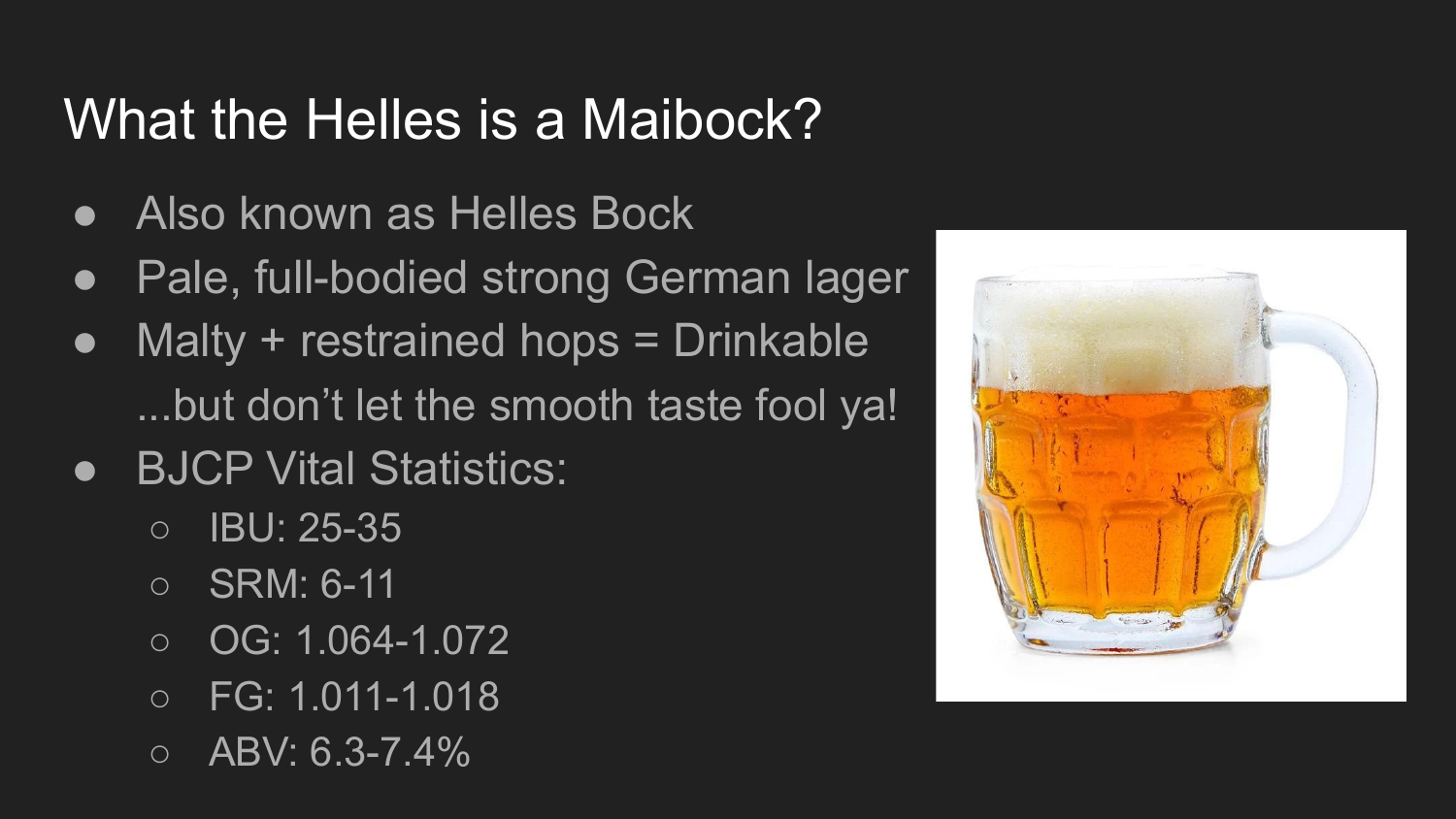### **History**

Bockbiers have a long brewing history in Germany, first brewed in Einbeck in Lower Saxony.

Prince Maximilian I of Bavaria thought Einbeck beer was *the shizzle* so he wanted it brewed locally. In 1614 he hired a brewmaster to brew these types of dark beers at the famed Munich Hofbräuhaus.

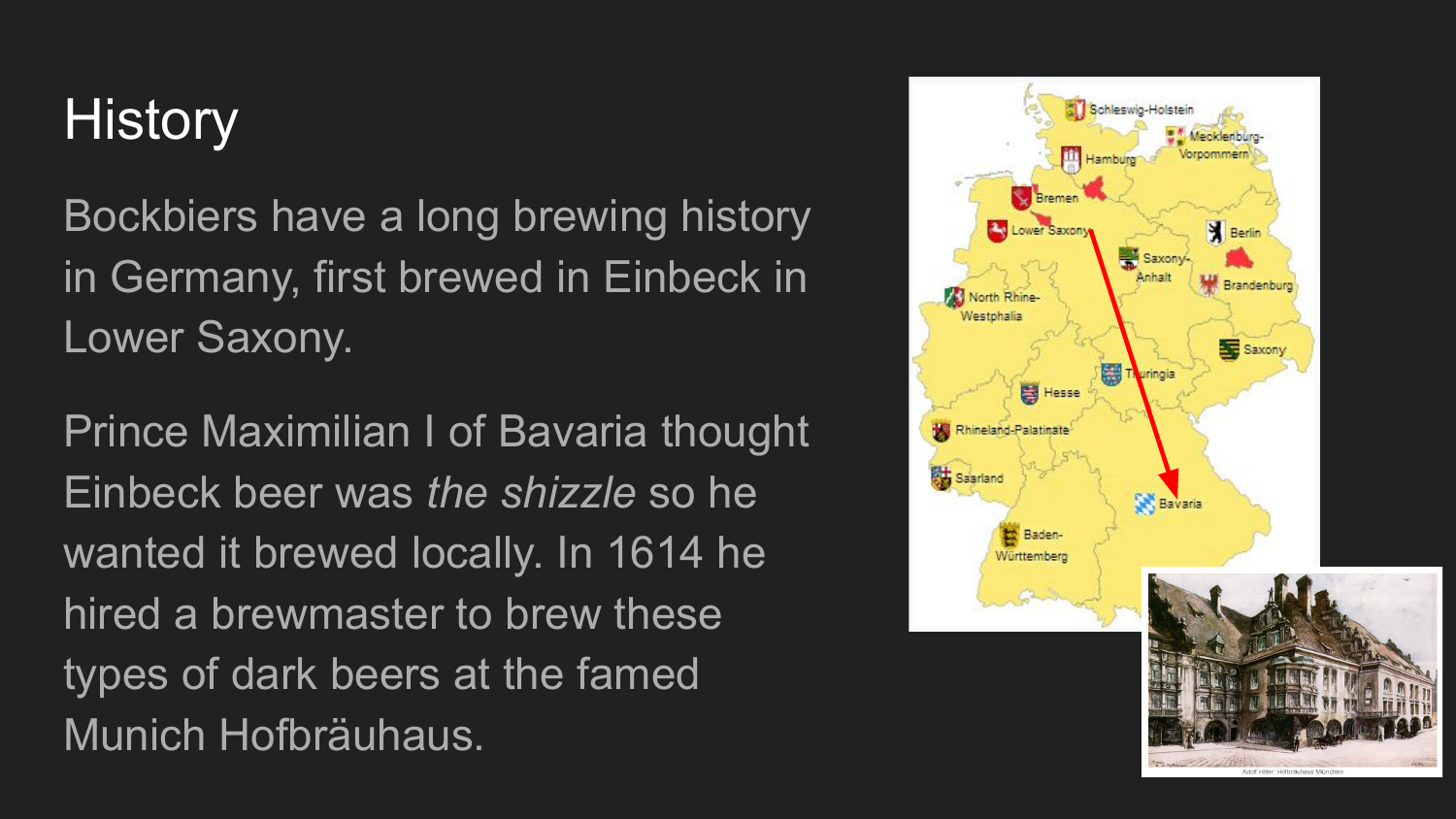### A Bier for All Seasons

Bockbiers are traditionally seasonal brews:

- Winter: Dunkels Bock (Dark Bock)
- Lent: Dopplebock (Double Bock)
- Spring: Maibock (May Bock)

According to Hofbräu:

"*The first barrel of Maibock is tapped at the Hofbräuhaus in the last week of April, in time for the merry month of May.*"

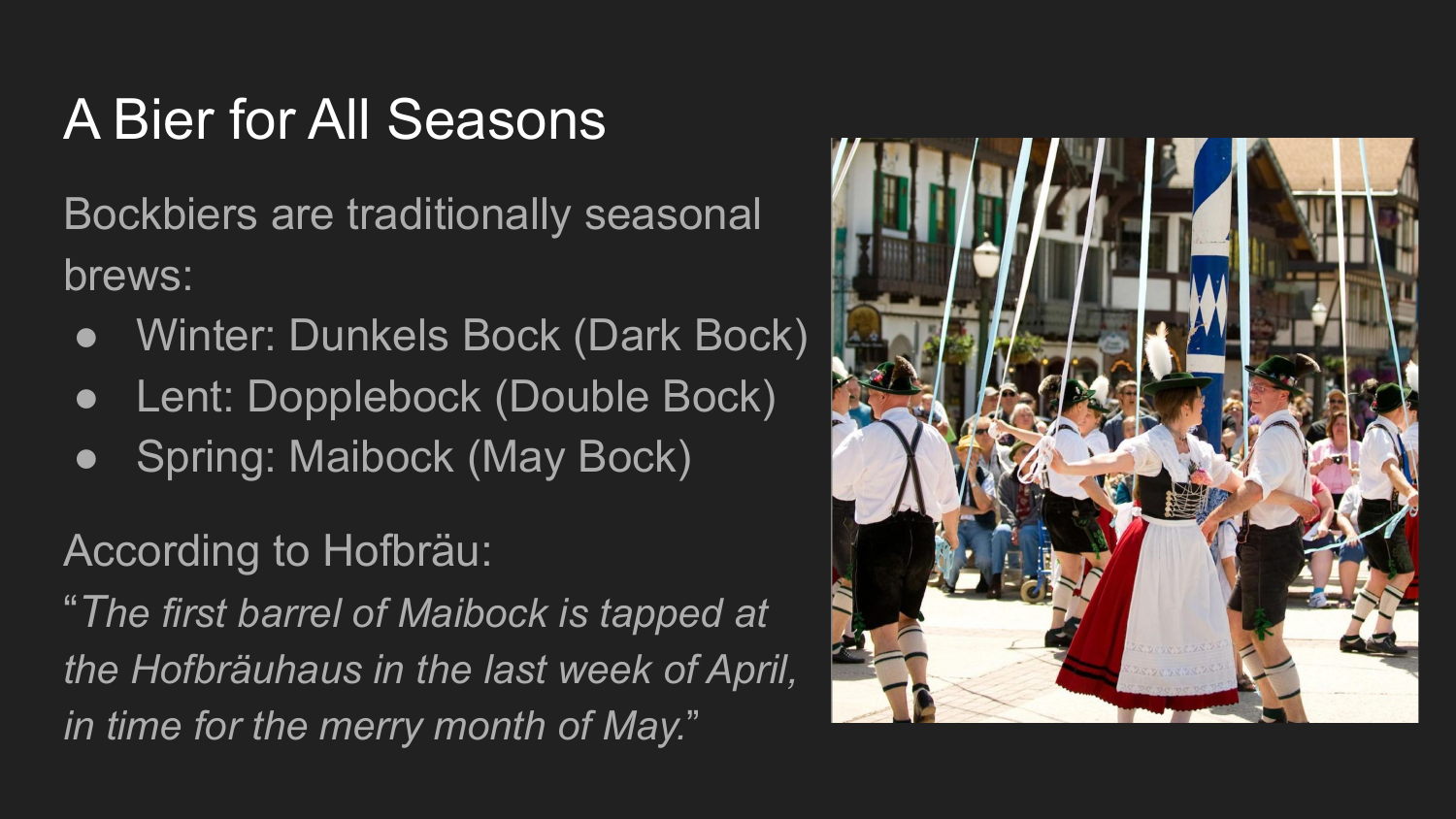#### How Does it Compare?

Maibock is like...

- A pale version of a Dopplebock, slightly hoppier and more attenuated
- A Munich Helles brewed to double strength
- A somewhat stronger, maltier, hoppier version of a Festbier (Oktoberfest)
- A Hazy IPA in no way shape or form!

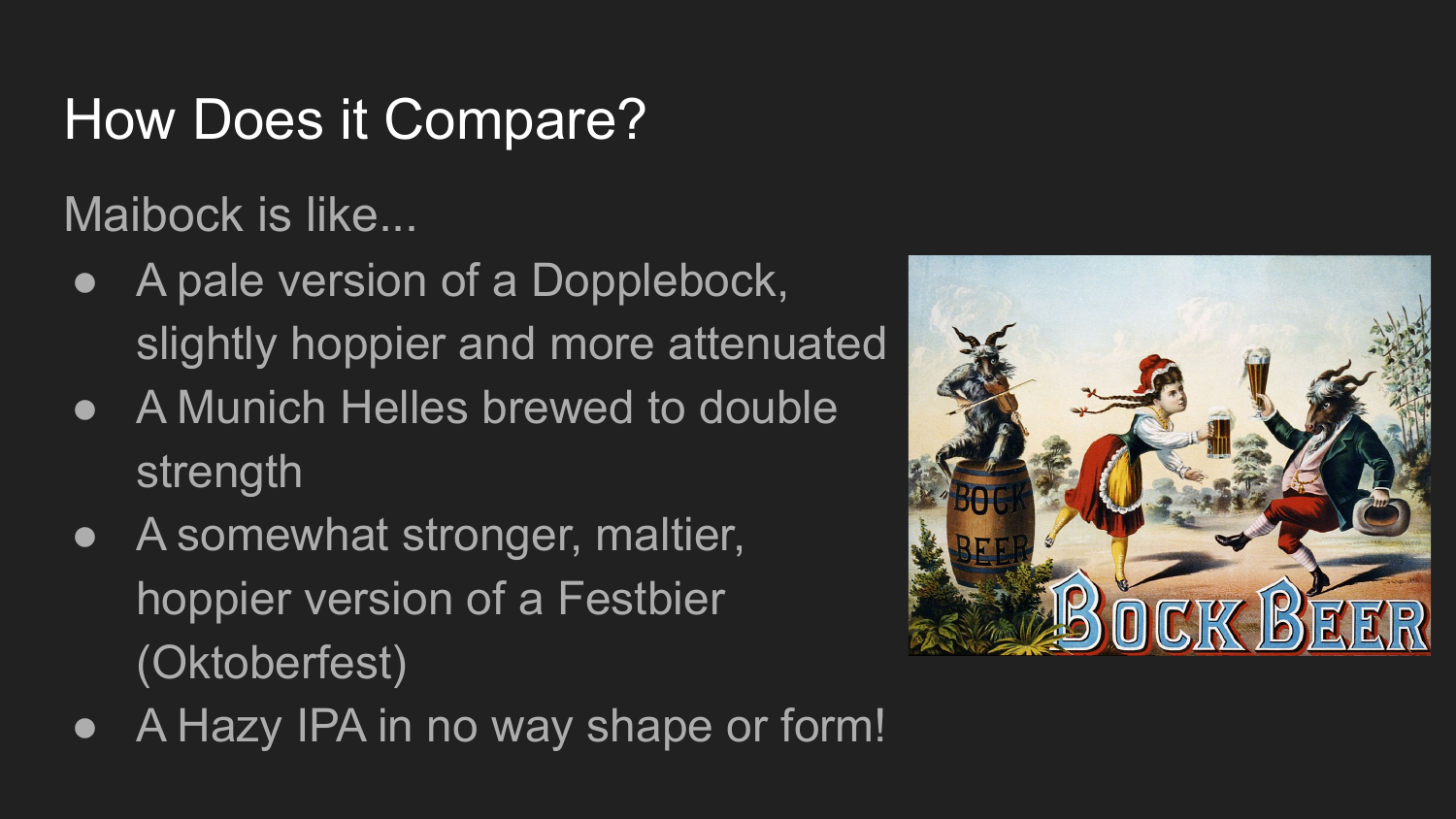#### How to Brew Maibock

- Key Ingredients:
	- Quality Pilsner malt (60-75%)
	- Munich or Vienna malt (25-40%)
	- German noble hops
		- Present for flavor/aroma, but not a focus
	- Bock yeast (e.g. WLP833)
	- **BIG** starter! 4L+ (2M cells / mL / degree plato)

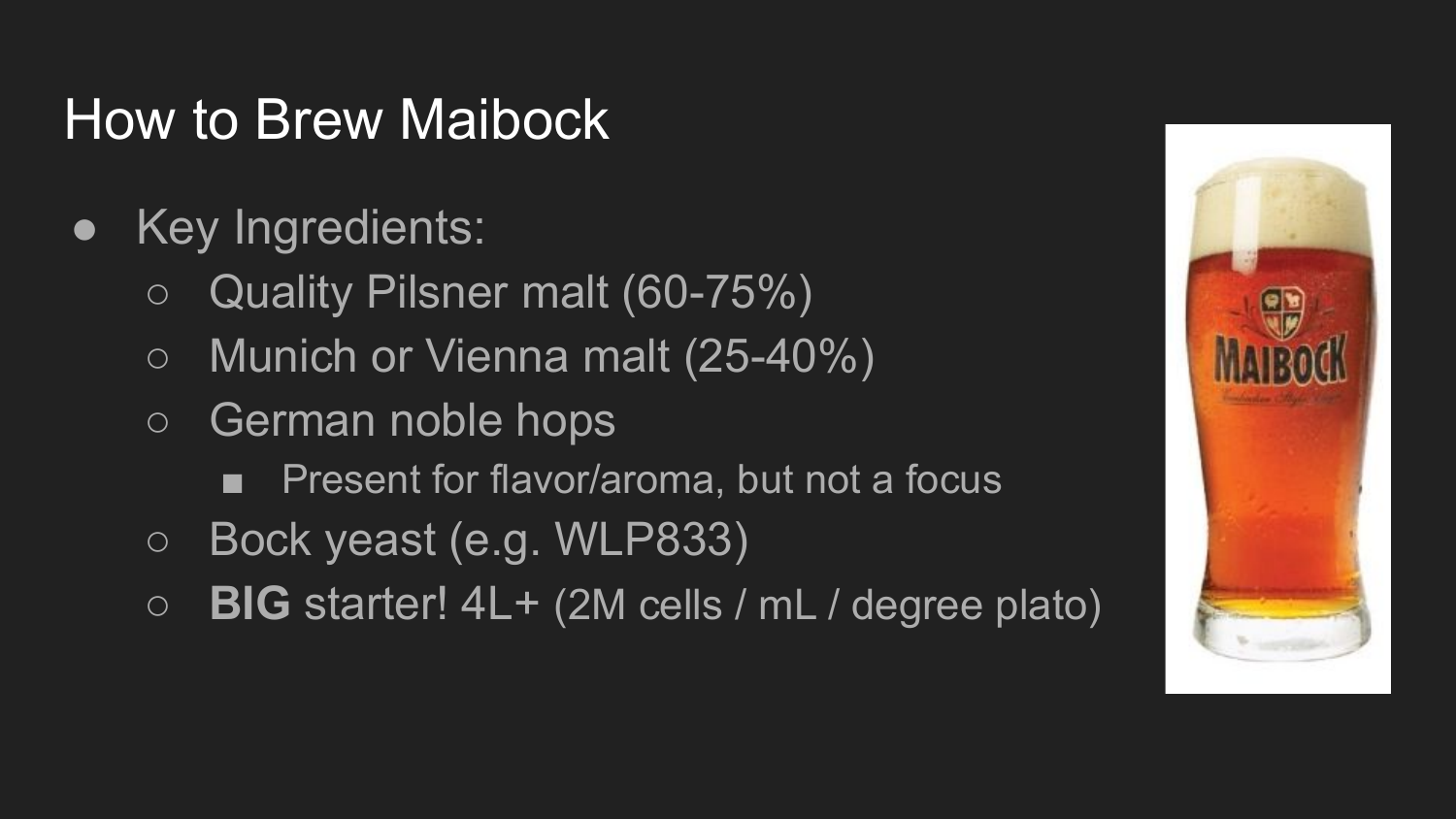### How to Brew Maibock (cont.)

- Preferred Methods:
	- Decoction is traditional method
	- Step-mash should give good results
	- Single-infusion: Aim for lower temp (e.g. 148°F)
	- $\circ$  Extract? Why not: Pils + Vienna DME
	- 90min boil to drive off DMS
- Fermentation more important than mash
	- $\circ$  Cool to 48°F, pitch & oxygenate well
	- $\circ$  Temperature control a must! Hold @ 50°F
	- Lager for 6-8 weeks, should be nice & clear